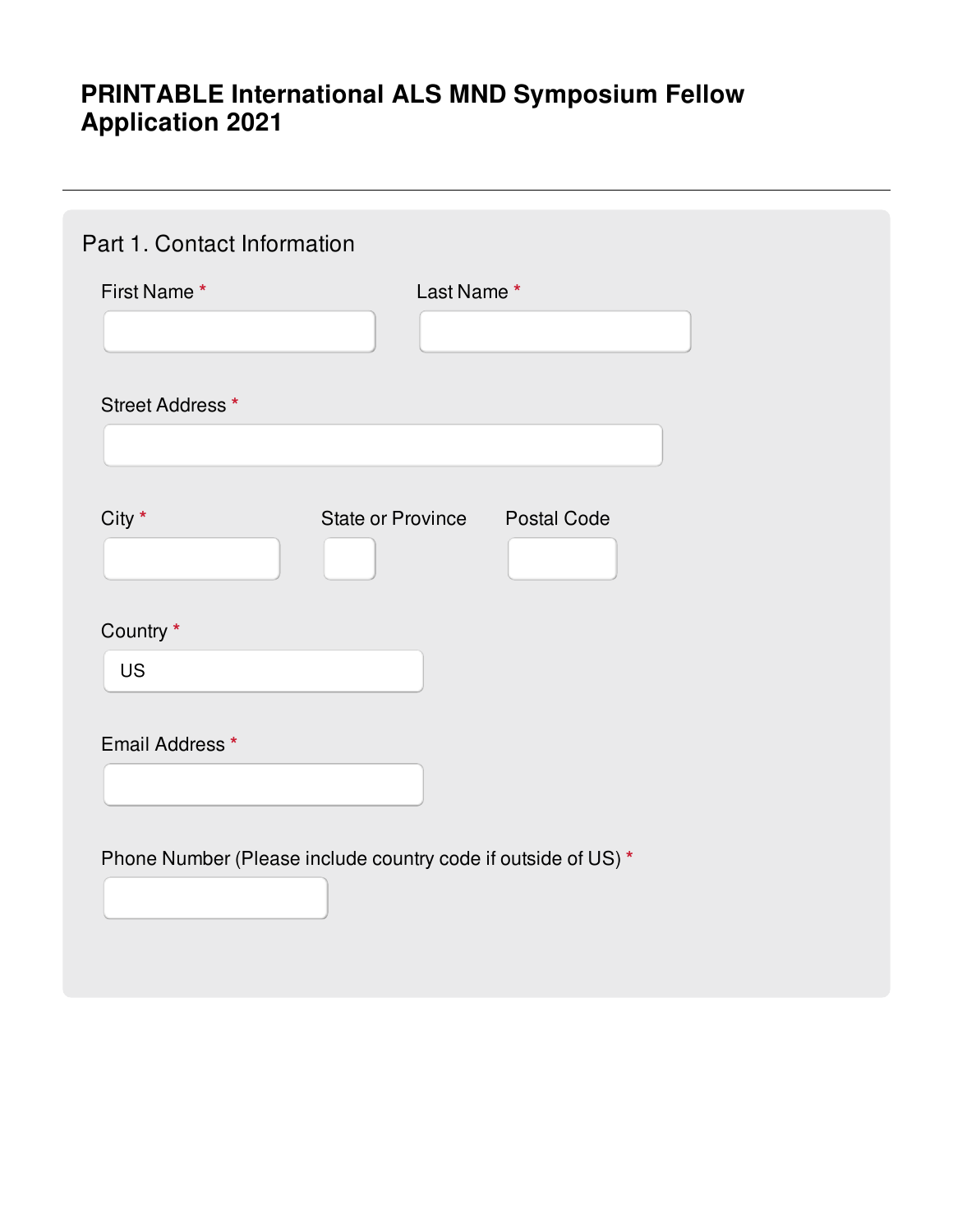1. In 2021 the Patient Fellows Program has room for 15 people with ALS plus two new spots reserved - one for a caregiver and another for an asymptomatic ALS gene carrier.

I am a **\***

- Person Living With ALS
- Caregiver
- Asymptomatic ALS Gene Carrier

## **Part 2. For A Person With ALS -- Your ALS MND**

**Page description:** Please tell us a little about your ALS MND.

Please give the approximate date of your ALS or MND diagnosis. **\***

�

Who was your diagnosing neurologist? **\***

Where were you diagnosed? **\***

## **Part 2. For A Caregiver**

## **Page description:**

Please tell us a little about your caregiving.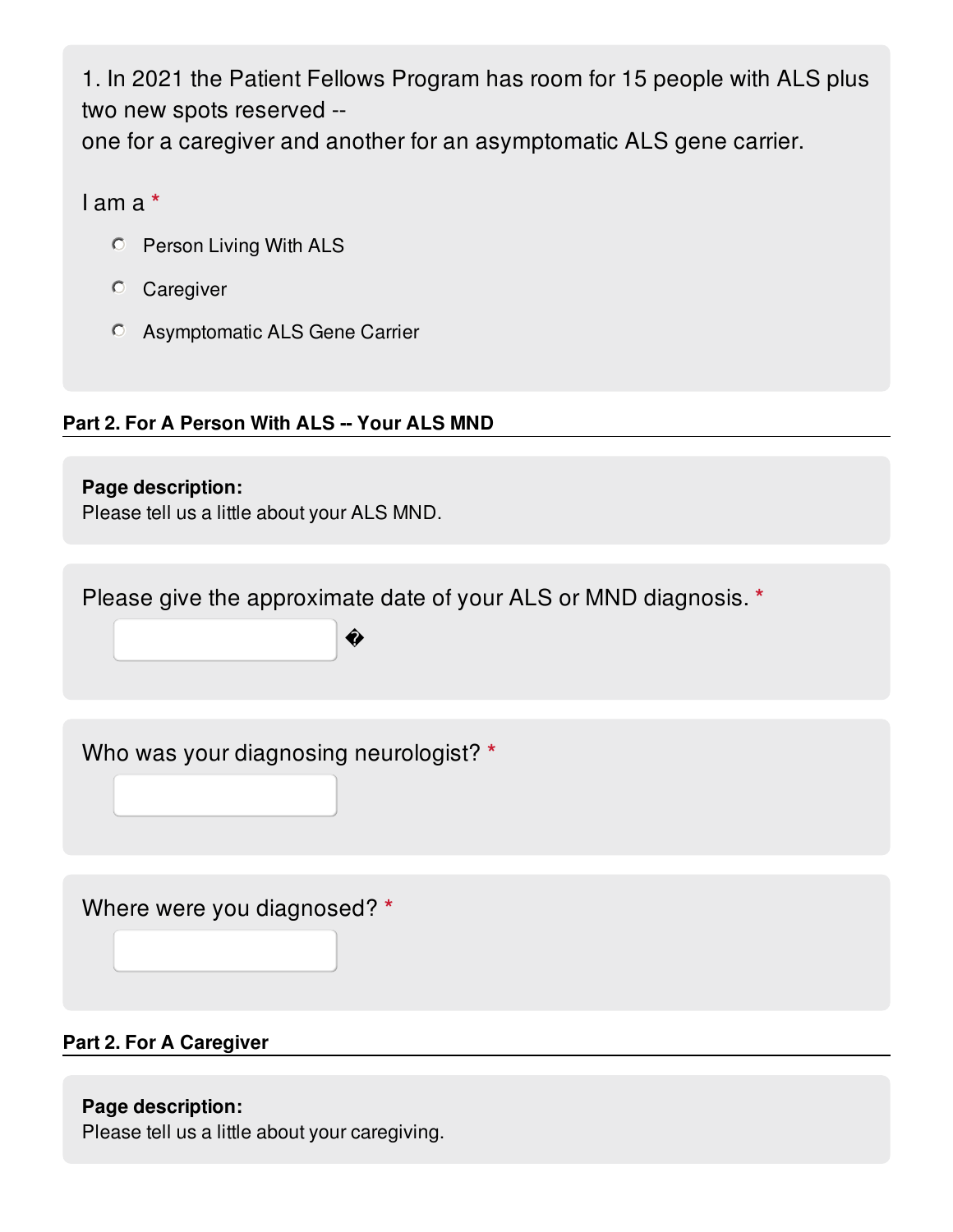Please tell us a little about your person with ALS. **\***

Who was your person with ALS's neurologist? **\***

## **Part 2. For An Asymptomatic ALS Gene Carrier**

2. Did you receive a positive test result for a known ALS gene? **\***

- Yes
- <sup>O</sup> No

What ALS gene mutation do you have? **\***

�

Please give the approximate date of when you received your positive genetic test result. **\***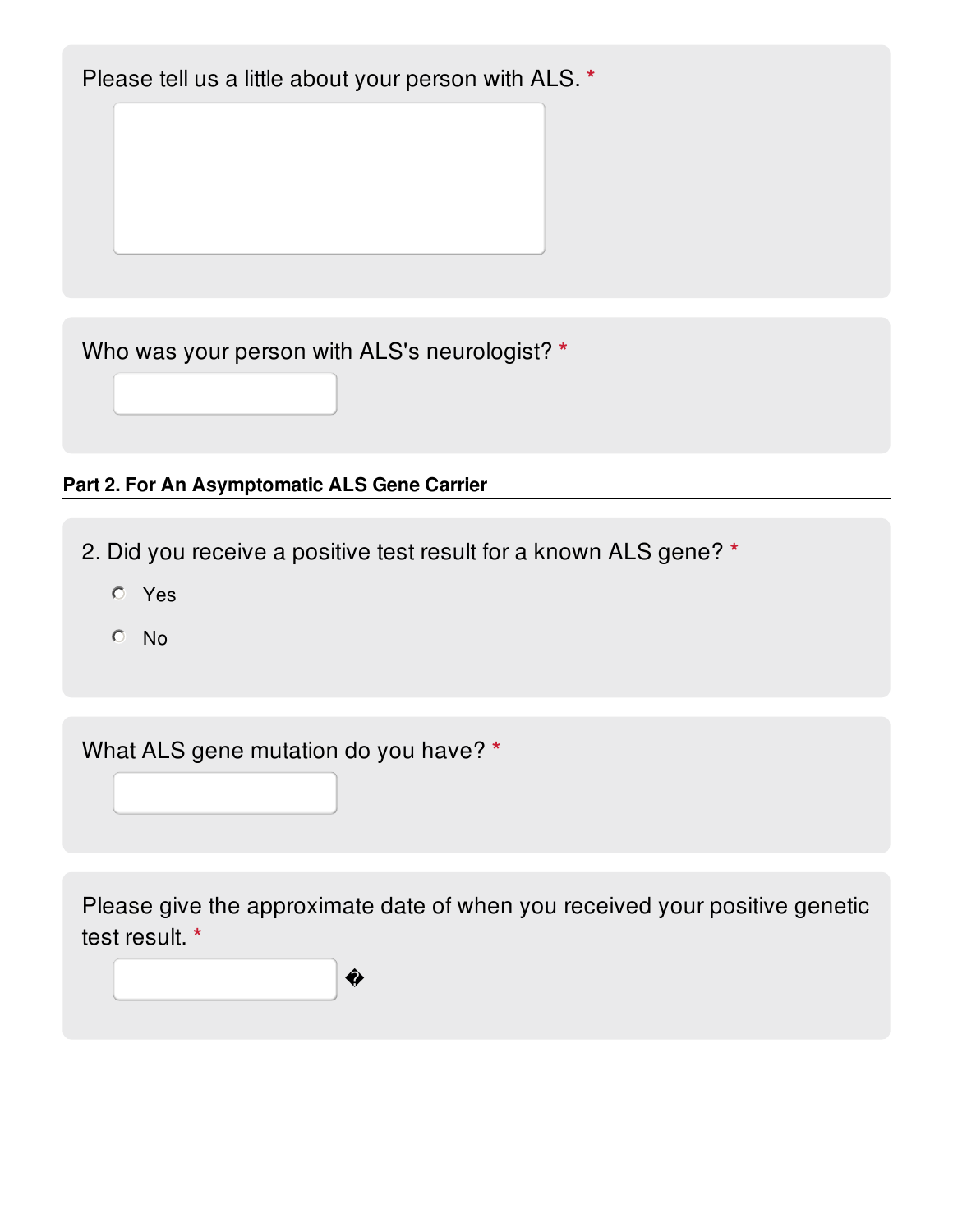3. Please describe briefly any ALS family history you know of.

## **Part 3. Your Background in Science**

#### **Page description:**

The International ALS MND Symposium is a very traditional scientific symposium featuring highly specialized and technical presentations on the latest ALS research.

Please let us know what in your background will make this kind of conference productive for you.

## Please describe your educational background.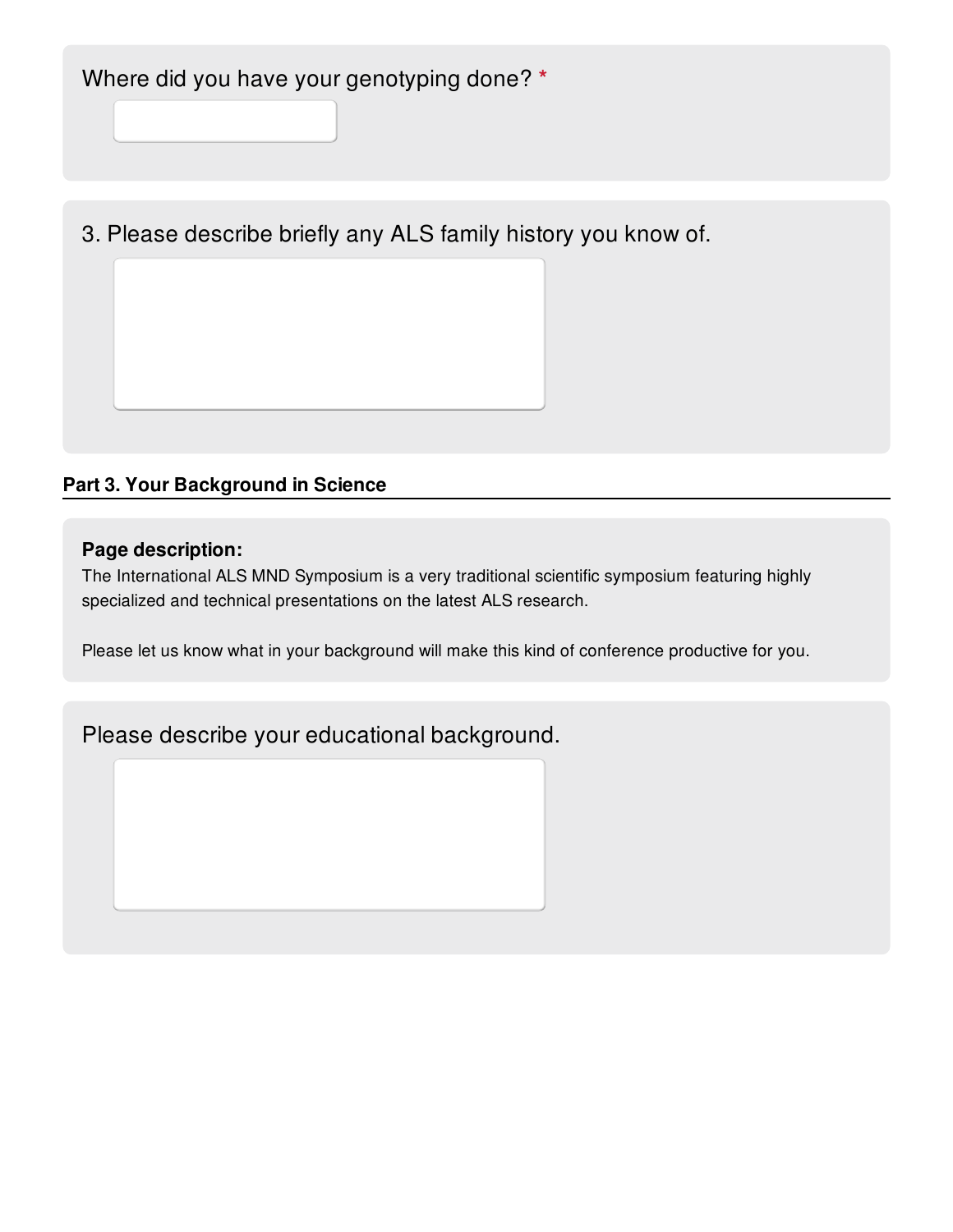Please describe your work background.

Please describe any related hobbies.

4. If you would like to include an optional resume or CV, please do so here.

Browse...

## **Part 4: Your Interests and Why You Should be a Part of this Program**

Please describe your passion for ALS MND research.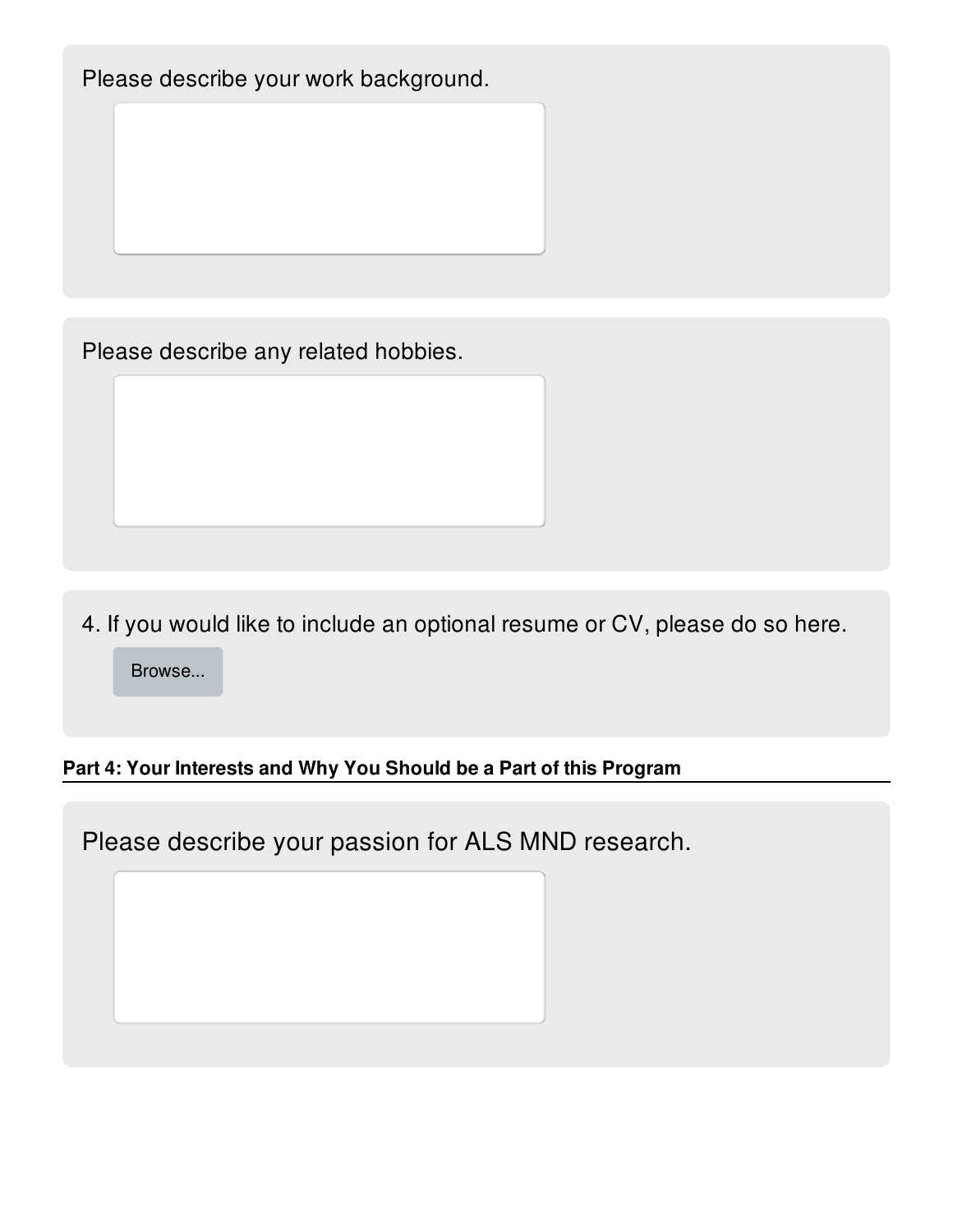What *specific* aims do you have for further understanding of ALS MND research by participating in this Symposium?

What have you learned about ALS MND research up to now?

Are there specific ALS MND researchers or research topics that are of particular interest to you?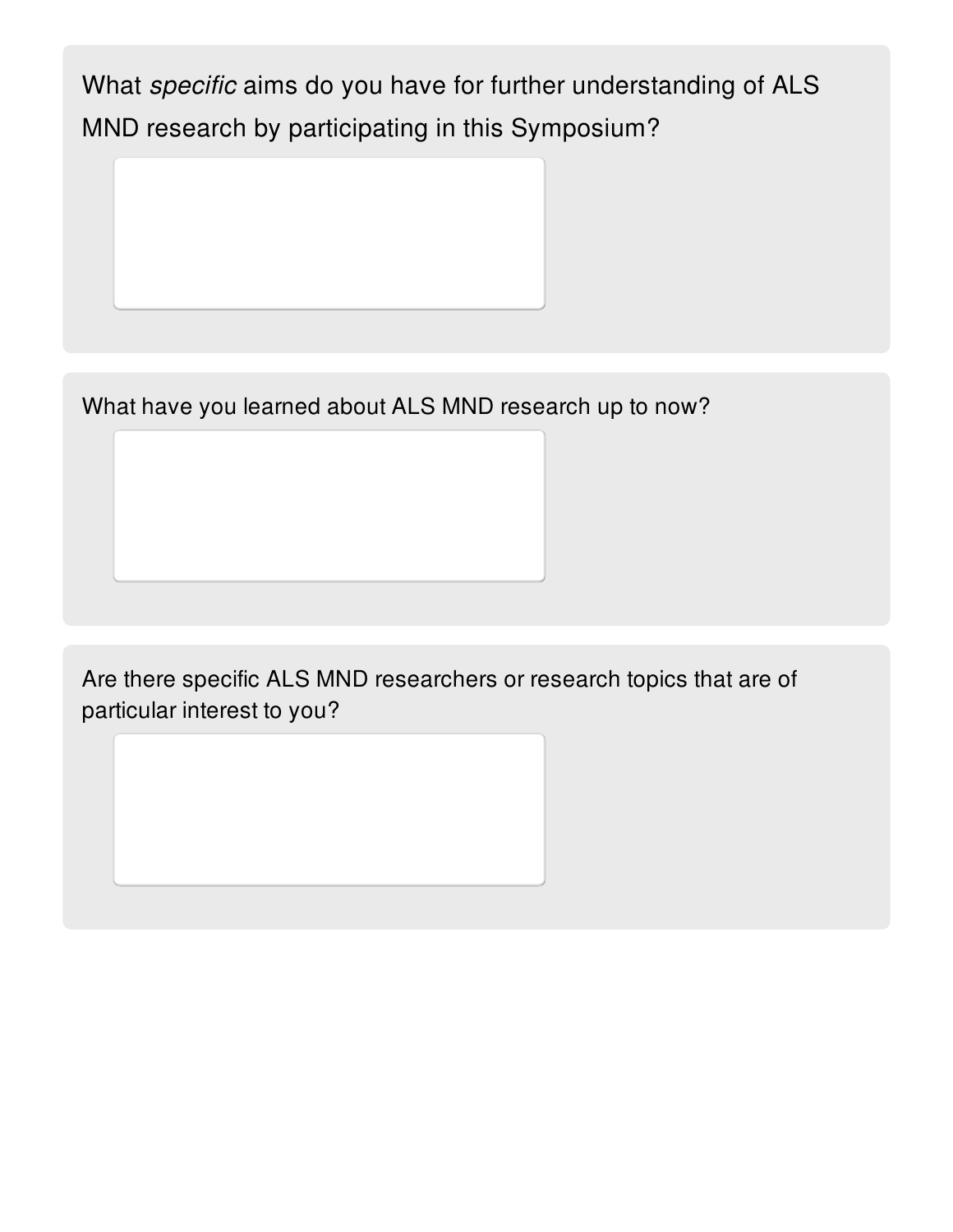How will you share your experiences at the Symposium with others?

How can you be a change agent to improve ALS MND research?

**Part 5: Agreement with Terms of Fellow Program**